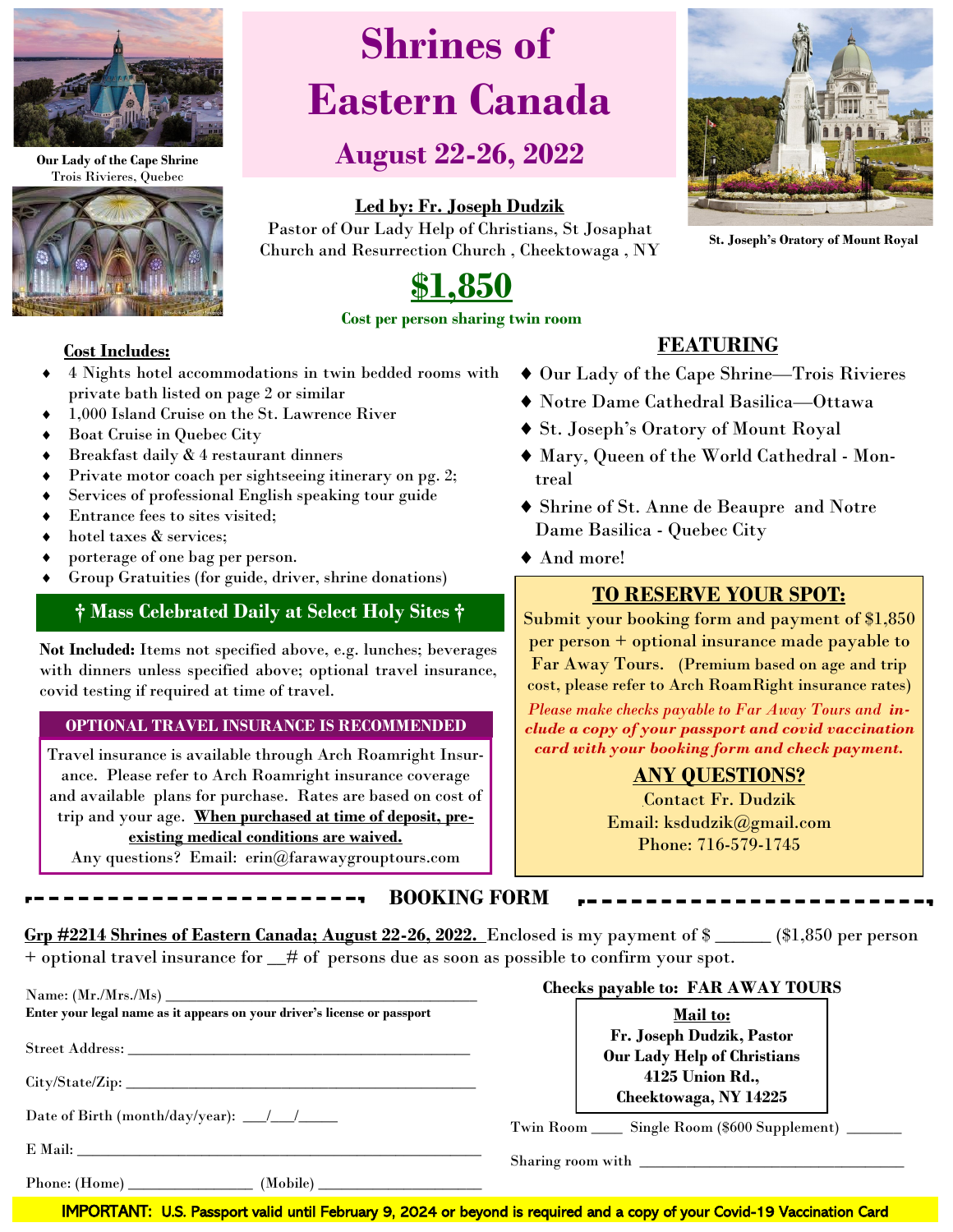### **Daily Itinerary**

**AUG 22/MON - PARISH/OTTAWA.** We will depart at 7:00 AM from Our Lady Help of Christians Parish, **M O N T R E A L /** Cheektowaga by private coach towards Ottawa. En-**QUEBEC CITY.**  route we will stop in Kingston, Ontario to meet our After breakfast, we guide who will remain with us throughout the duration will board our coach of the pilgrimage. Cruise along the St. Lawrence River, and transfer to Queamong the world-famous 1000 Islands and wind your bec City for a guidway through the small cottage islands of the Admiralty ed tour of the old group featuring Napoleon's Hat, Wanderer's Channel, city. Visit the magthe opulent Mandalay Mansion and the historic sights nificent Notre of Kingston. Then board coach and transfer to Ottawa. Dame Basilica (celebrate Mass here). Admire it's Enjoy a guided tour of Ottawa's old city then check-in throne canopy, stained glass, paintings, sculptures and to your hotel in Ottawa for dinner and overnight. (D) LORD ELGIN HOTEL or similar www.lordelginhotel.ca Louis XIV. Don't miss the Holy Door to the left of the

pressive stained glasses, a historic chapel inaugurated in Sisters who arrived to Quebec City in 1639. We will al-After we will transfer to Montreal. Check-in to your with wine included. (B,D) **HOTEL CHATEAU LAURI**hotel, then enjoy a guided tour of this fascinating city. **ER or similar www.hotelchateaulaurier.com**  Once a small 17th century French colony, it is now a thriving metropolis and the second largest French **AUG 26/FRI - QUEBEC/RETURN TO PARISH.** After dinner and overnight. (B,D**)** 

**www.marriott.com**

**AUG 24/WED - MONTREAL.** After breakfast, visit towaga. We will stop en-route for lunch on own. (B) Saint Joseph's Oratory of Mount Royal (Mass), the largest shrine in the world dedicated to Saint Joseph and a world-renowned place for pilgrimage associated to Saint Brother Andre, its founder. The afternoon is yours free to shop and explore the magic of Montreal's old city. Dinner and overnight at your hotel. (B,D)

**AUG 25/THU -**



**Notre Dame Basilica, Montreal, Quebec**

**AUG 23/TUE - OTTAWA/TROIS RIIVIERES/** augurated in December 2013 during the celebrations for **MONTREAL.** Morning departure to Trois Rivieres, the the 350th anniversary of the parish of Notre-Dame de economic and cultural hub of the Mauricie region of Quebec. It is the first Holy Door outside of Europe and Quebec. Visit Our Lady of the Cape Shrine, the second one of only eight in the World! Also see Notre Dame largest Marian Shrine in North America. Discover an Des Victoires Church and the Ursuline Museum which oasis of peace and greenery, a huge Basilica with im-illustrates the life and teaching mission of the Ursuline 1720, and magnificent gardens with pedestrian walk-so take a guided sightseeing boat cruise! Board coach ways overlooking the St. Lawrence River. St. Pope and transfer to Quebec City. Check-in to your hotel, John Paul II visited here in 1984. Lunch on your own. then enjoy a festive farewell dinner at a local restaurant sanctuary lamp presented to Monseigneur de Laval by main entrance. A powerful spiritual symbol, it was in-

speaking city in the world. Pass the main sights of the breakfast, board coach and depart to the Shrine of Notre Dame Basilica, the downtown business district Sainte-Anne-de-Beaupre, the second oldest pilgrimage with its cobbled streets and outdoor restaurants, the old site in North America. The shrine is dedicated to the port, McGill University and more. Celebrate Mass, per-veneration of St. Anne, wife of Saint Joachim, mother haps at St. Mary Cathedral. Return to your hotel for of the Virgin Mary and grandmother of Jesus. Perhaps LE MERIDIEN VERSAILLES HOTEL or similar life size bronze statues depicting the Passion of Christ. walk the Way of the Cross, featuring14 stations with By 11 AM, we will be ready to board coach to return back to Our Lady Help of Christians Parish, Cheek-

> B-Breakfast: L-Lunch; D-Dinner; Sequence of Sightseeing Subject to Change **MASS CELEBRATED AT SELECT HOLY SITES**